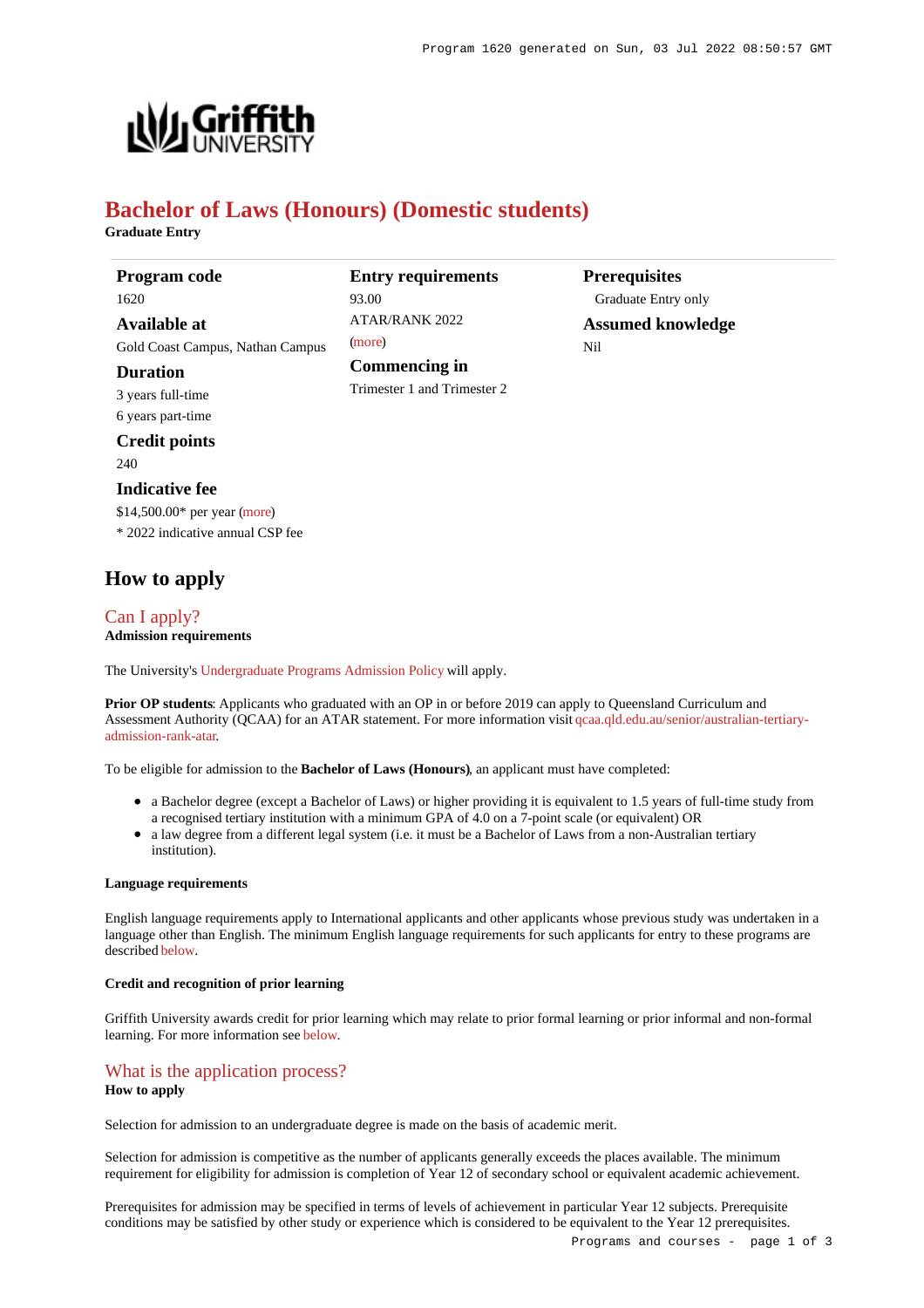More information is available on the [Prerequisites and Assumed Knowledge](https://www.griffith.edu.au/apply/prerequisites-assumed-knowledge) website.

Further information for Queensland students completing an ATAR can be found [here](https://www.griffith.edu.au/apply/undergraduate-study/high-school-students/admission-in-2021).

Domestic applicants should apply for admission through the [Queensland Tertiary Admissions Centre \(QTAC\)](http://www.qtac.edu.au/).

A summary of the student profile for this program can be found on the OTAC website for [Gold Coast](https://www.qtac.edu.au/courses/listing/bachelor-of-laws-honours-graduate-entry-236611/)  $| \le a$ href=https://www.qtac.edu.au/courses/listing/bachelor-of-laws-honours-graduate-entry-226611/" target=" blank">Nathan. The Rank profile is located on the **Student Profile** tab.

#### **Guaranteed Admission Scheme**

The Guaranteed Admission Scheme does not apply to this degree.

## [What are the language requirements?](https://www148.griffith.edu.au/programs-courses/Program/1620/HowToApply/Domestic#language)

#### **Language requirements**

English language requirements apply to International applicants and other applicants whose previous study was undertaken in a language other than English. The minimum English language requirements for such applicants for entry to this program are as follows:

- A minimum overall band score of 7.0 on IELTS (Academic) with no sub-score of less than 6.5
- OR a minimum score of 580 on TOEFL
- *OR* an internet-based (iBT) TOEFL score of 92 (no score less than 22)
- OR no score less than 4 in each skill of the ISLPR (conducted by ISLPR Language Services only)
- OR a minimum overall score of 185 (no score less than 176) on C2 Proficiency (formerly Cambridge Certificate of Proficiency in English)
- *OR* an overall score of 65 in the Pearson Test of English (Academic) with no score less than 58.

English test results must be no more than two years old.

International students who successfully complete the [Direct Entry Program \(DEP\)](https://www.griffith.edu.au/international/griffith-english-language-institute/courses/direct-entry-program) will satisfy the English Language requirements for this Griffith degree.

The Direct Entry Program (DEP) is not available for Domestic students.

The above requirements are HIGHER than the requirements stipulated in University policy. Applicants should refer to the following policy for further information:

[Undergraduate Programs Admission Policy](http://policies.griffith.edu.au/pdf/Undergraduate Programs Admission Policy.pdf)

The requirement to demonstrate an IELTS (Academic) of 7.0 or an equivalent level of proficiency in English will apply to all International students with the exception of those students who are admitted via one of the following English admission pathways which are exempt from the completion of the English language enhancement course:

- Satisfactory completion of one of the qualifications specified in the following schedule:
	- [Schedule A: English Language Qualifications accepted by Griffith University for Undergraduate and](https://policies.griffith.edu.au/pdf/Admission-Policy-Schedule-A.pdf) [Postgraduate Admission](https://policies.griffith.edu.au/pdf/Admission-Policy-Schedule-A.pdf)
- Satisfactory completion within the past five years of **at least two years full-time equivalent** of post-secondary, higher education sector accredited associate degree or degree level study or equivalent in a country specified in the above Schedule A in which the language of instruction and assessment/examination for the entire two years was in English.
- Satisfactory completion within the past five years (from Canada [excluding Quebec], New Zealand, Australia, Republic of Ireland, United States or United Kingdom) of senior secondary, post-secondary, higher education sector accredited associate degree or degree level study or equivalent for **at least two years full-time equivalent**.

If you do not meet the University's specified English language requirements, you may wish to contact the [Griffith English](https://www.griffith.edu.au/international/griffith-english-language-institute) [Language Institute](https://www.griffith.edu.au/international/griffith-english-language-institute) to increase your eligibility for entering a Griffith University program. This Institute offers a number of English language and other courses at both its Brisbane and Gold Coast branches.

### [What are the QTAC/UAC entry requirements?](https://www148.griffith.edu.au/programs-courses/Program/1620/HowToApply/Domestic#tac-entry-requirements) **QTAC application information**

#### **Bachelor of Laws (Honours) - Gold Coast - Graduate Entry**

**ATAR/RANK \***

93.00

**QTAC code**